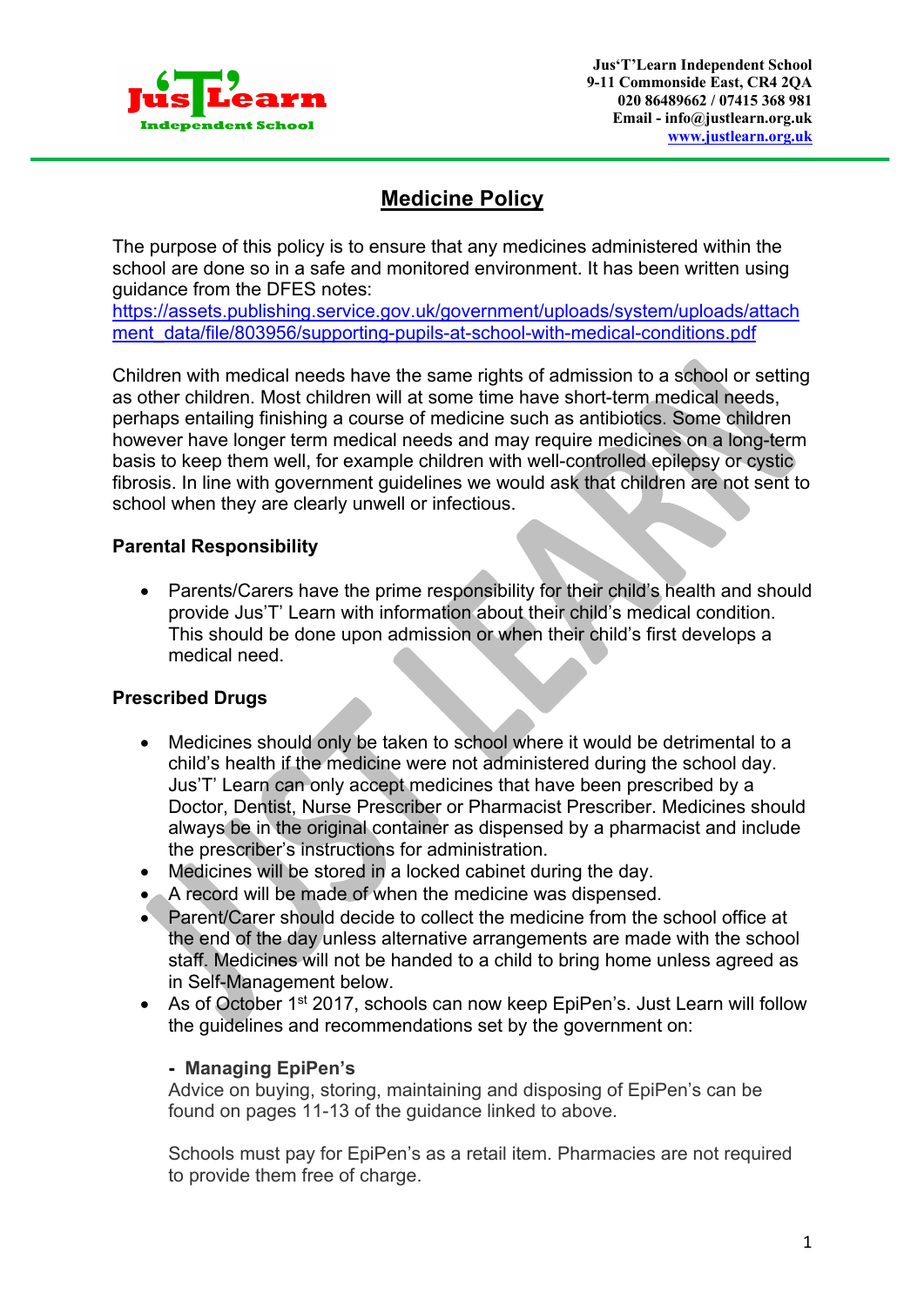

Pages 11-12 of the guidance set out advice on deciding which brand of AAI and which dose to purchase.

Appendix 1 (page 25) contains a template letter to a pharmacy to obtain spare EpiPen's.

# **- Storage**

The guidance suggests that schools store their spare EpiPen's as part of an emergency anaphylaxis kit, and advises schools to ensure all devices:

- Are kept in a safe and suitably central location to which all staff have access at all times, but in which the device is out of the reach and sight of children
- Are not locked away, but are accessible and available for use at all times
- Are not located more than 5 minutes away from where they may be needed

Spare EpiPen's should be kept separate from any pupil's own prescribed EpiPen, and clearly labelled to avoid confusion.

## **- Care**

At least two named volunteers among school staff should have responsibility for ensuring, on a monthly basis, that EpiPen's are present and in date.

They should also ensure that replacement EpiPen's are obtained when the expiry date is near.

EpiPen's should be kept at room temperature, in line with manufacturer's guidelines, and protected from direct sunlight.

## **- Disposal**

EpiPen's and other AAIs can only be used once.

Once an EpiPen has been used, the school should dispose of it according to the manufacturer's guidelines.

The guidance explains that used devices can be given to the ambulance paramedics or put in a pre-ordered sharps bin for collection by the local council.

## **Non-Prescribed Drugs**

• We will only administer non-prescribed drugs (e.g., Paracetamol) where a parent has brought in the medicine and signed a consent form; the school is unable to administer any medicines that contain Ibuprofen or Aspirin.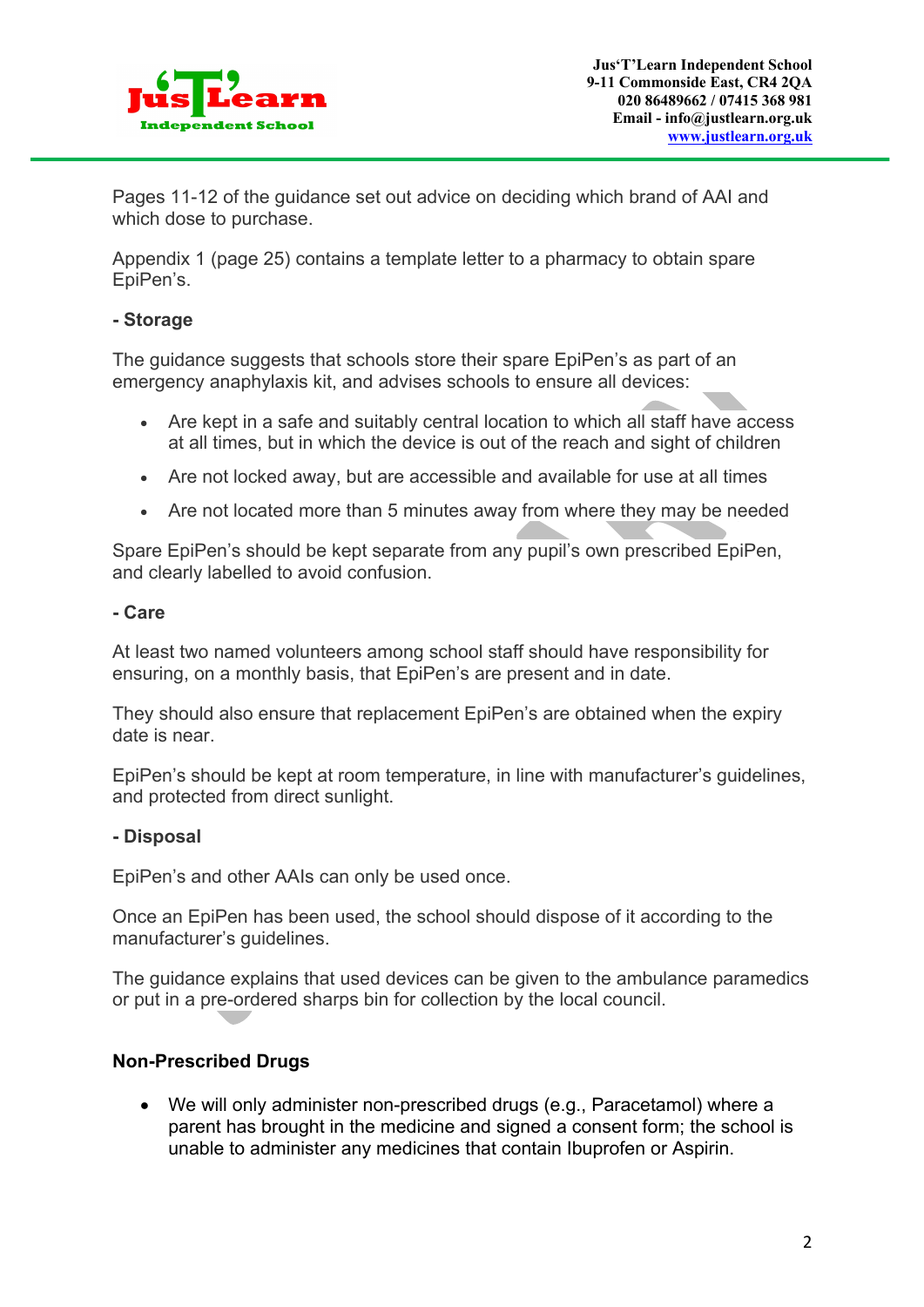

# **Refusal of Medicine**

• If a child refuses to take medicine, we will not force them to do so, but will note this in records and contact the named contact on the medicine record form. If a refusal to take medicine results in an emergency then our emergency procedures will be followed.

# **Self-Management**

- Older children with a long-term illness should, whenever possible, assume complete responsibility under the supervision of their parent. Children develop at different rates of responsibility and so the ability to take responsibility for their own medicines varies. This should be borne in mind when deciding about transferring responsibility to a child or young person. There is no set age when this transition should be made. There may be circumstances where it is not appropriate for a child of any age to self-manage. Health professionals need to assess, with parents and children, the appropriate time to make this transition.
- Parents/Carers will be required to complete a "Self-Management" form which will detail where the medicines are to be stored during the school day.

# **Educational Visits**

- The Jus'T' Learn SEN policy will make reasonable adjustments to enable children with medical needs to participate fully and safely on visits. Any risk assessments undertaken will allow for such children.
- Staff supervising excursions will be aware of any medical needs and relevant emergency procedures. A copy of any health care plans will be taken on visits in the event of information being needed in an emergency.
- If staff are concerned about whether they can provide for a child's safety or the safety of other children on a visit, they will seek parental views and medical advice from the school health service of the child's GP.

# **Sporting Activities**

• Most children with medical conditions can participate in physical activities and extra-curricular sport. There should be sufficient flexibility for all children to follow in ways appropriate to their own abilities. For many, physical activity can benefit their overall social, mental and physical health and well-being. Any restrictions on a child's ability to participate in PE should be recorded in their individual health care plan. The school is aware of issues of privacy and dignity for children with specific needs.